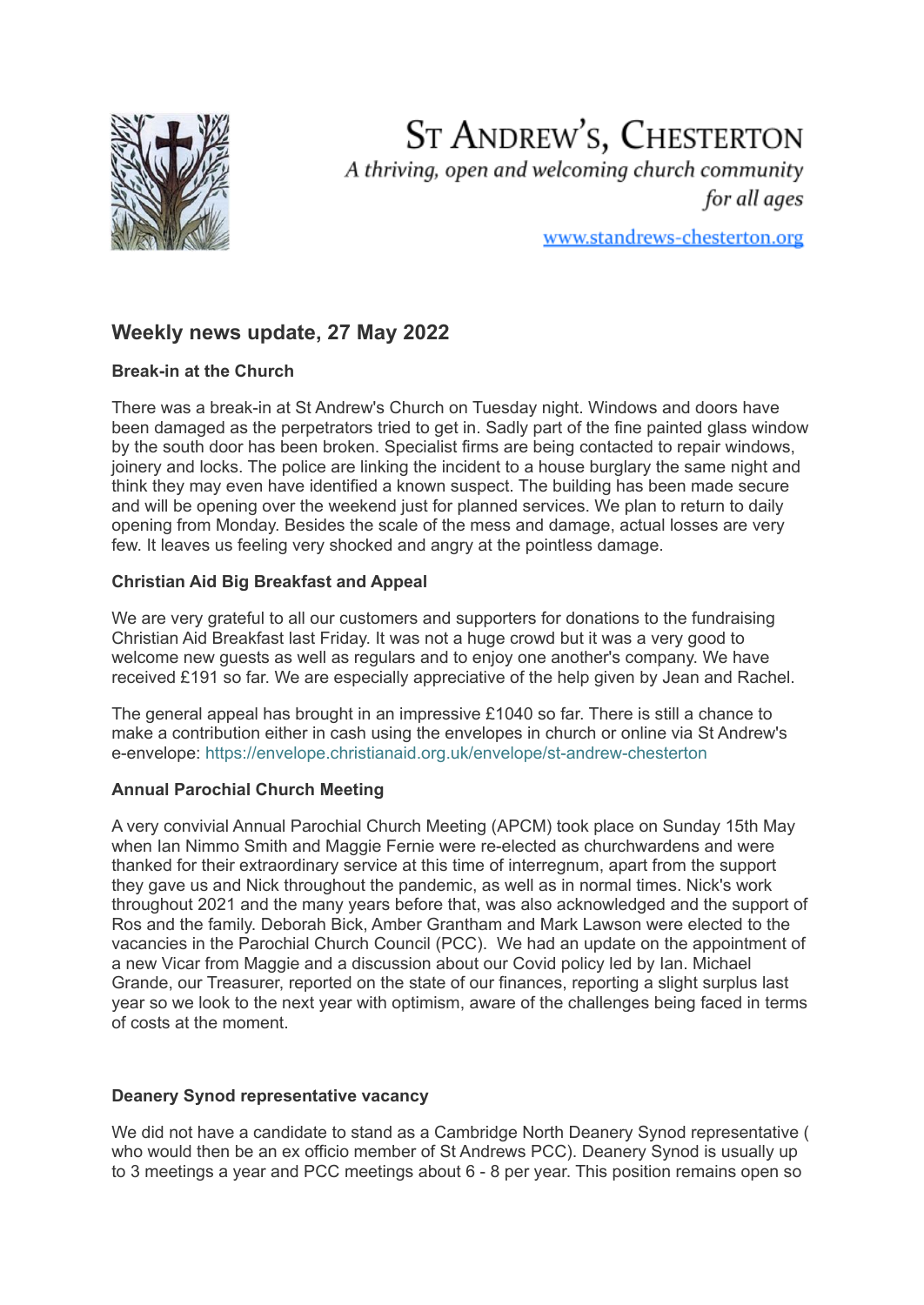if you would like to offer to stand, please speak to either the clergy, Churchwardens or PCC Secretary for more details. Patricia Abrey is the second Deanery Synod representative, elected previously. It would be good to appoint our full complement so please think about whether this is a way you could serve. Thank you.

### **Tech live streaming support needed**

David Bick with a great deal of help from Sarah Bick, got our services online in 2020, which we all appreciated so much, and developed a team of "Zoom backroom techies". Since church has reopened a number of people have worked very hard to keep the services livestreamed, not least Nick, to support those who feel unable to attend in person or are unable to, and from March this year a number of volunteers have been trained to set up and run the livestreaming equipment at both the 8am and 10am services. For both services there are gaps in coverage to fill, especially approaching the holiday season and one volunteer moving away. It means a commitment before and after a service, once a month and use of a smartphone on an app. If you could help with this please email

david.bick@standrews-chesterton.org who would be delighted to hear from you or speak to the person who runs it at any service to get an idea of how it works. Full training is provided and the equipment is not daunting. Just the wi-fi cannot be guaranteed!

### **Sunday 29th May, The Seventh Sunday After Easter**

8.00am Holy [Communion](https://www.youtube.com/watch?v=-7JcSQ1l2qA) (BCP; live-streamed and in church)

10.00am Family Service ([live-streamed](https://www.youtube.com/watch?v=3iR8gN68mSc) and in church) followed by Short Communion. An order of service can be [viewed](https://www.standrews-chesterton.org/wp-content/uploads/2022/05/220529FS-view.pdf) and [printed](https://www.standrews-chesterton.org/wp-content/uploads/2022/05/220529FS-print.pdf) here. Copies of the order of service will be available in the church.

5.30pm Evening Prayer (church only)

### **Monday to Friday**

[Morning](https://meet.google.com/skv-vgfa-sqp?pli=1) Prayer at 8:30am. (Live streamed and in church).

### **Sunday 5th June, Pentecost and Baptism**

8.00am Holy Communion (BCP; live-streamed and in church) 10.00am All Age Communion plus Baptism (live streamed and in church). 5.30pm Quiet Communion (church only)

### **Please pray for…**

Joan Andrews and Christopher, who has asked for a prayer for heart, health and strength.

Recently Departed - Tom Brown

From the book of remembrance: Maud Carre, Mary Patricia Woodall, Frederick Charles Norris.

#### **St Andrew's News**

The latest edition of The Chesterton Chimes can be read [here](https://www.standrews-chesterton.org/wp-content/uploads/2022/05/Chimes-JuneJuly-2022.pdf).

Sunday 29th May. 6.30pm. The Friends of St Andrew's AGM. Followed by refreshments and a Piano Recital by Marion Caldwell.

### **The Book Group**